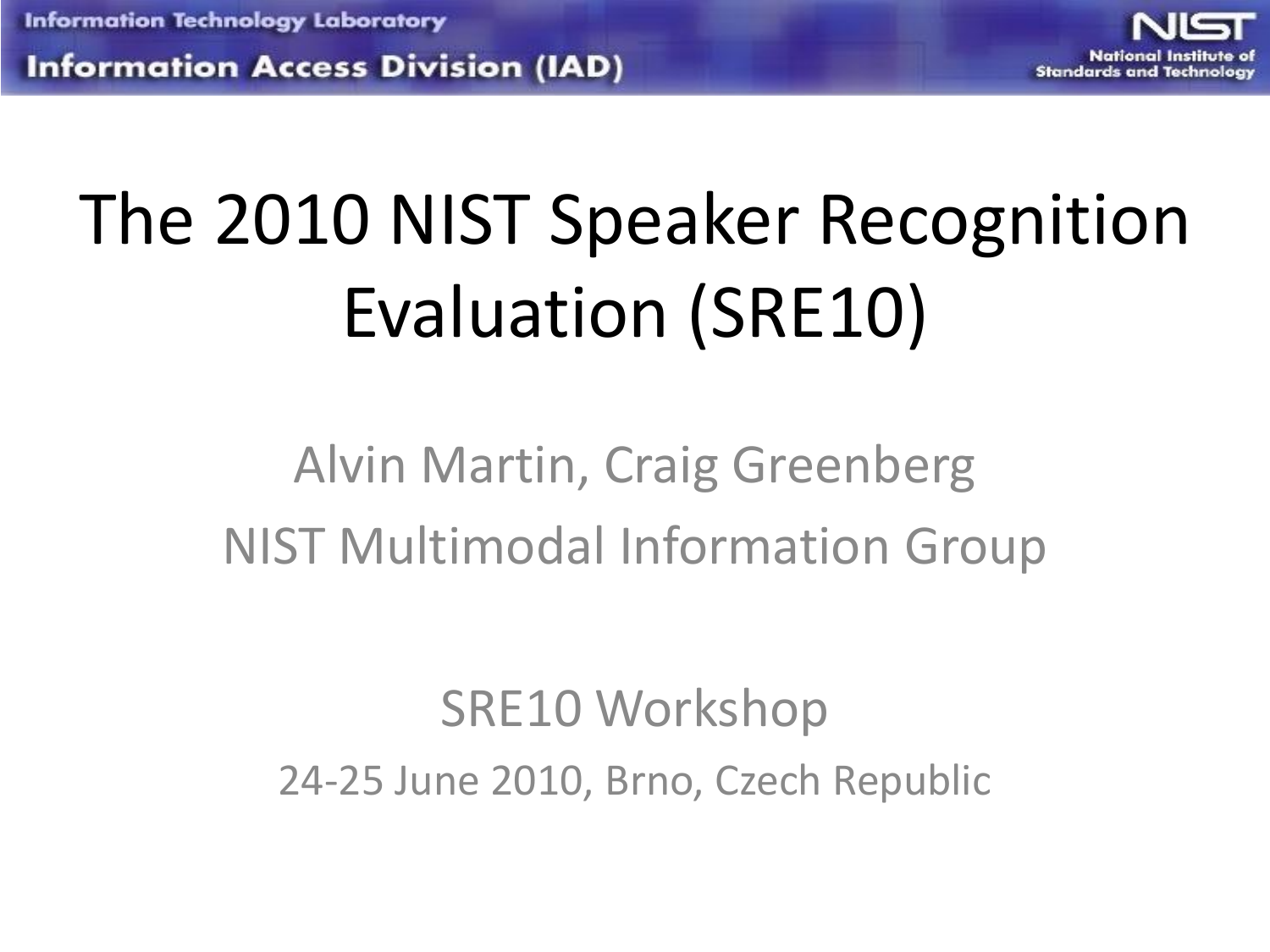## **Outline**

- Introduction
- What's different in SRE10?
- Evaluation rules
- Test conditions
- Participants
- Results
	- Core Test Common Conditions
	- History
	- Performance factors
	- Non-Core tests
- Summary

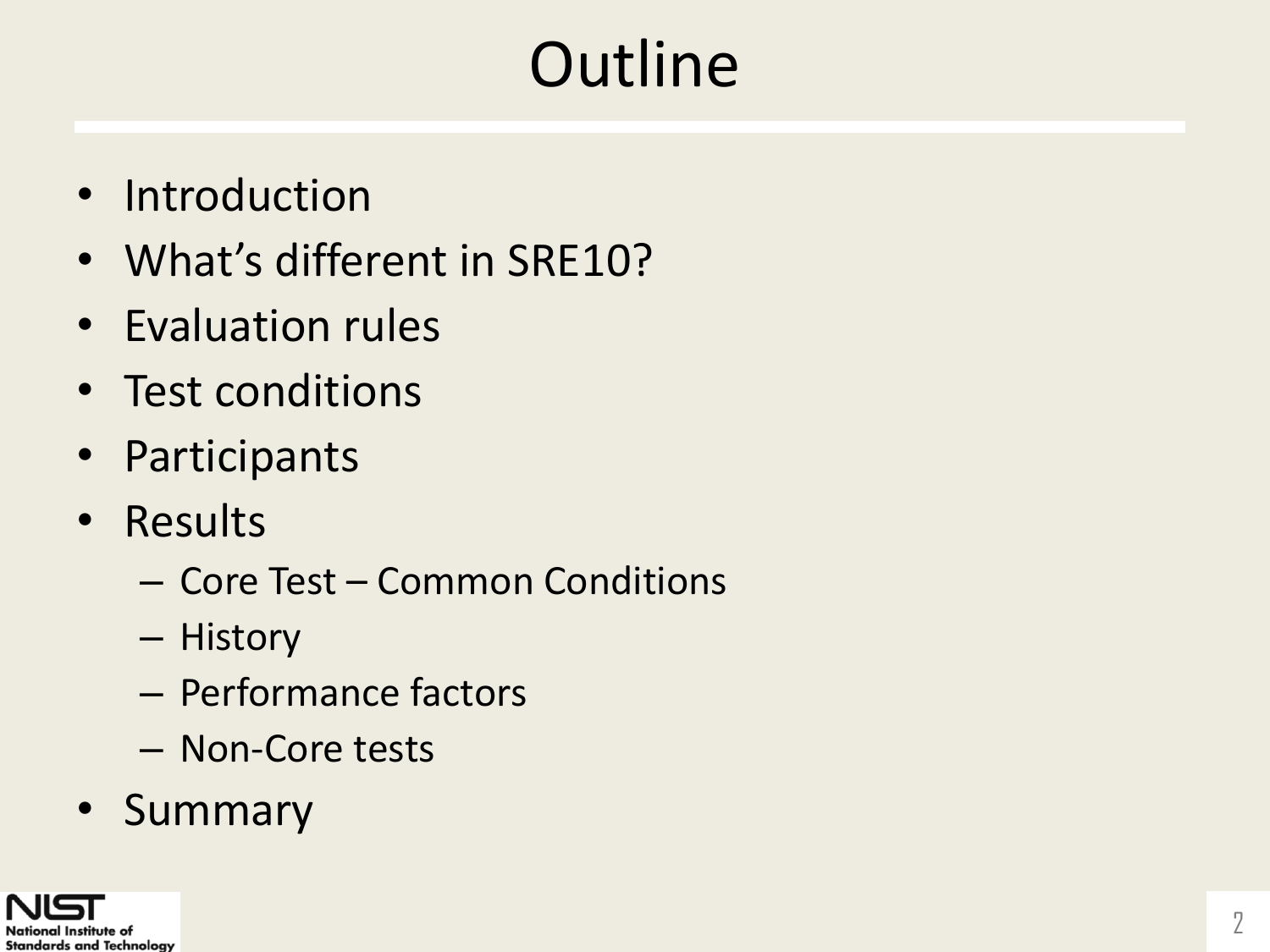#### Introduction

- SRE10 is latest in series of NIST evaluations of automatic speaker detection begun in 1996
	- Most recent NIST SRE occurred in 2008
- Basic task is speaker detection
- Given a target speaker and a test speech segment, determine if the target is speaking in the test segment
	- A trial consists of a *model* (target training data) and a *test segment*
	- Outputs required for each trial are: a *decision* ( *'T'* or *'F'* ) and a *score* (preferably a *log-likelihood ratio*)

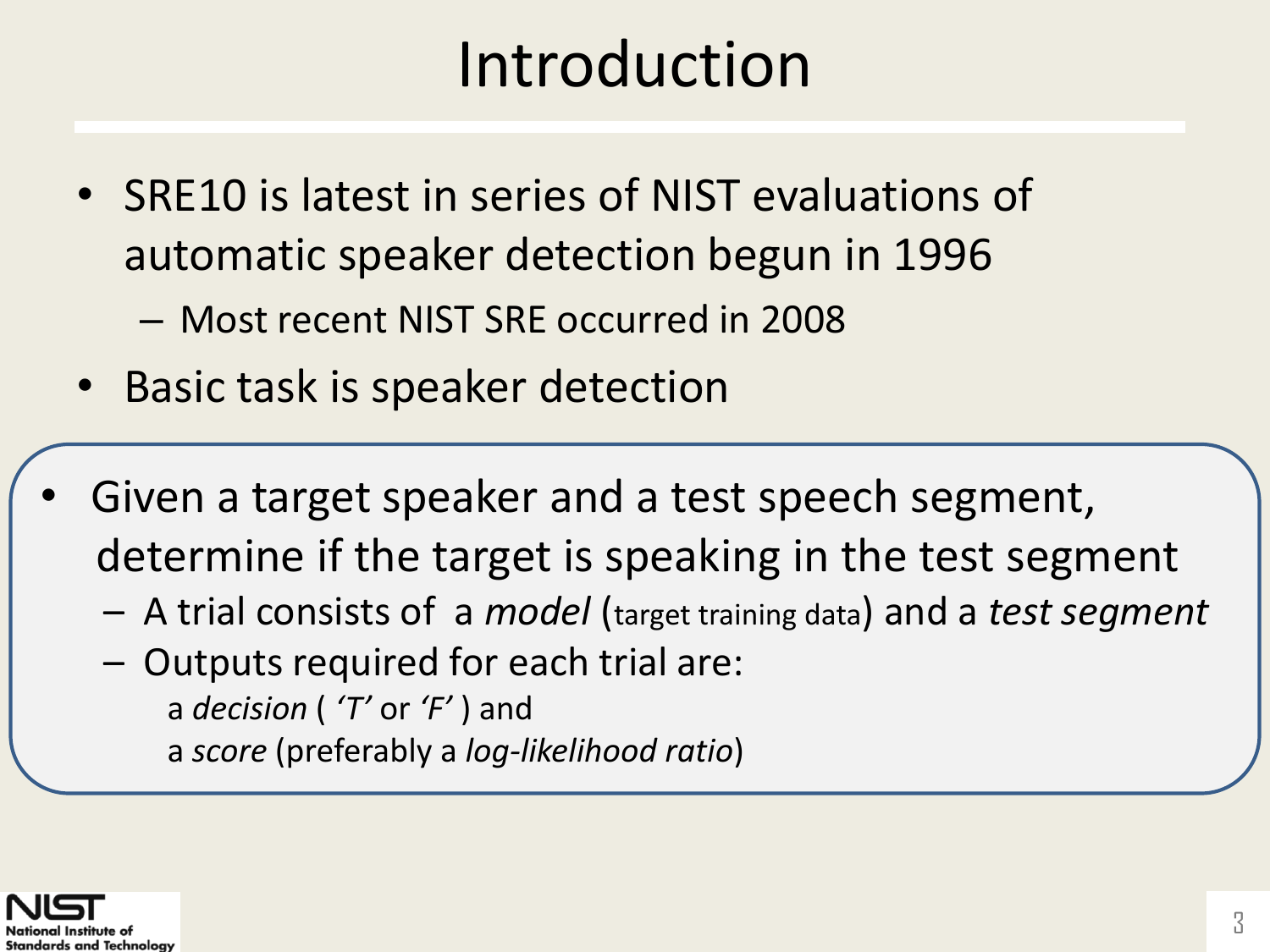#### Introduction (cont'd)

- Evaluation rules similar to those in past
- A **core test** was required of all participants
- Other tests included variations of the train and test segment conditions, and were optional
- Evaluation open to all interested participants willing to follow evaluation rules

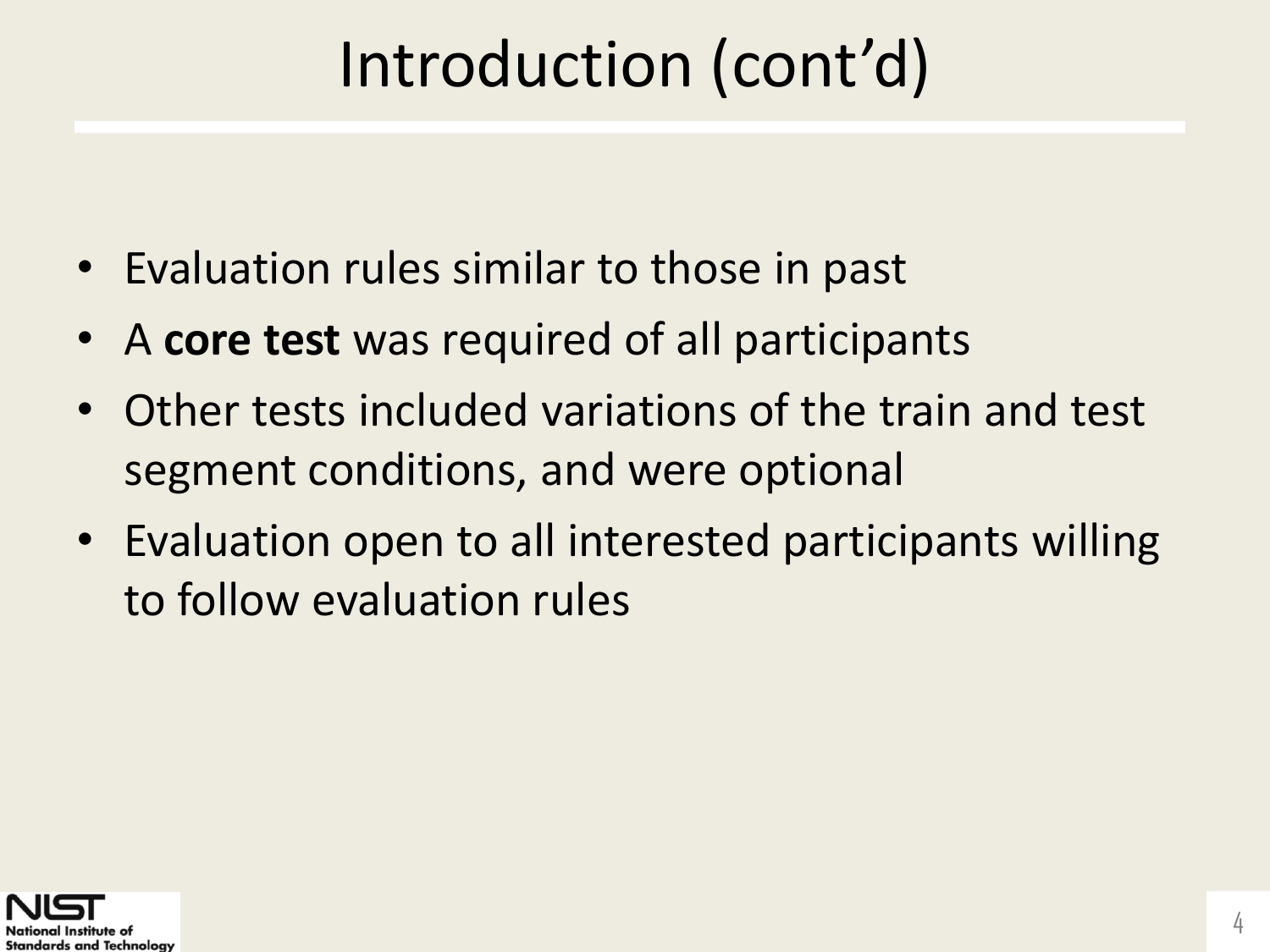## What's Different in 2010

#### • Data

- Vocal effort for most Mixer 6 speakers
	- Phone calls made with high, low, and normal vocal effort
- Greybeard Corpus for limited testing of aging effect
	- Phone calls from speakers who also participated in earlier test sets
- Greatly increased number of trials
	- core trials: 570176
	- core-extended trials: 6,451,524
- Official metric
	- Cost function emphasizing low false alarm rates (new *parameter settings*)
		- New cost function used in core and 8conv-core tests
		- Old cost function retained in other tests
- Extended trials
	- To enhance statistical significance at very low false alarm rates
	- Included all possible speaker pairs in non-target trials
- HASR (Human Assisted Speaker Recognition) offered
	- Trials included in the core test of main evaluation

To be discussed tomorrow and the set of the set of the set of the set of the set of the set of the set of the s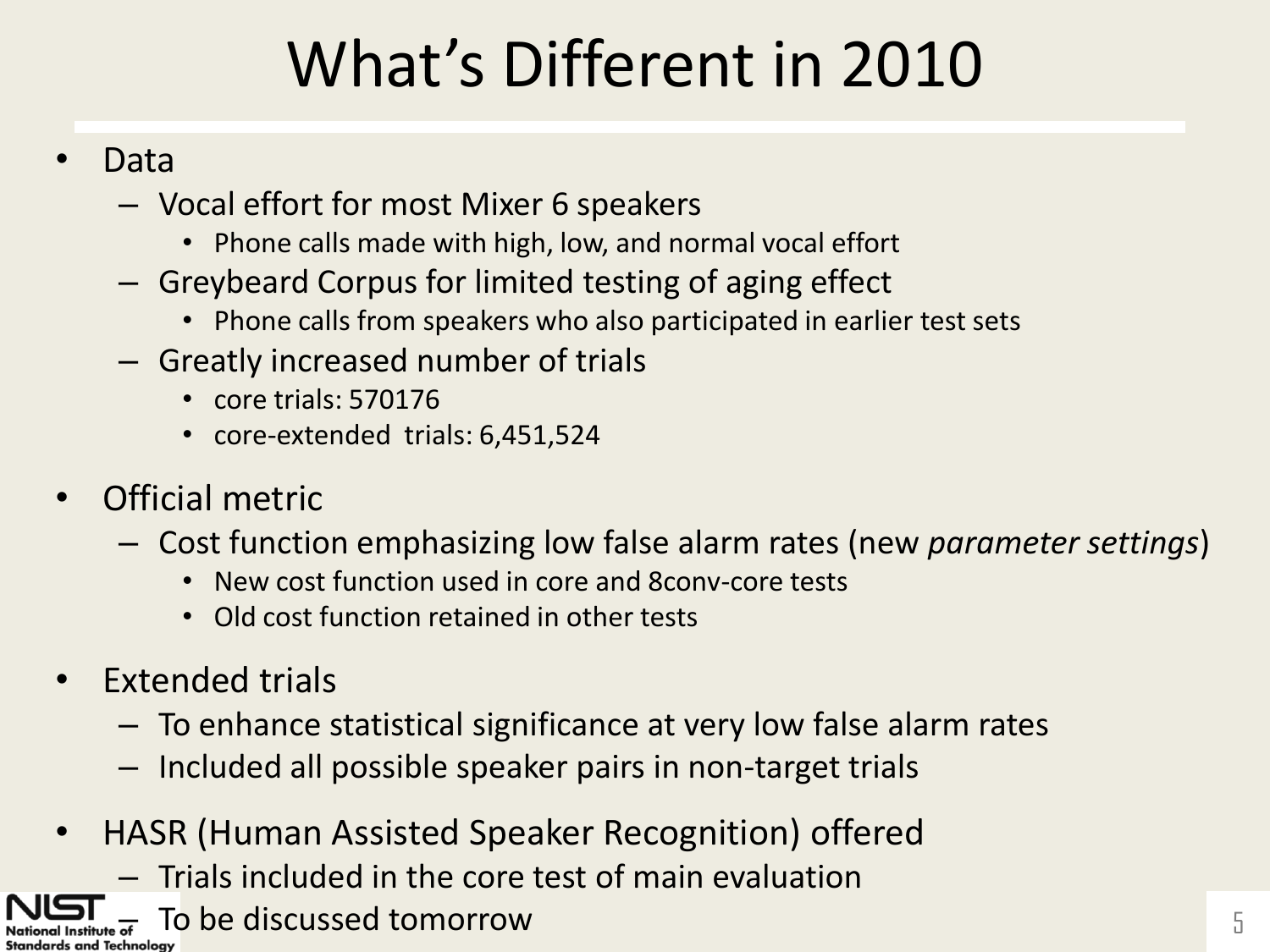#### What's Different – Data

- Mixer 6 430 speakers; for each there were generally
	- 3 LDC interview sessions
	- 3 vocal effort phone calls (high, low, normal vocal effort)
	- External phone calls, preferably from multiple phone lines
- Greybeard 166 speakers
	- Current calls (2008)
	- Calls from earlier corpora (some as far back as 1990, most from early 2000's)
	- *Scored separately from Mixer 6*
	- *Key is not being released to allow possible reuse*

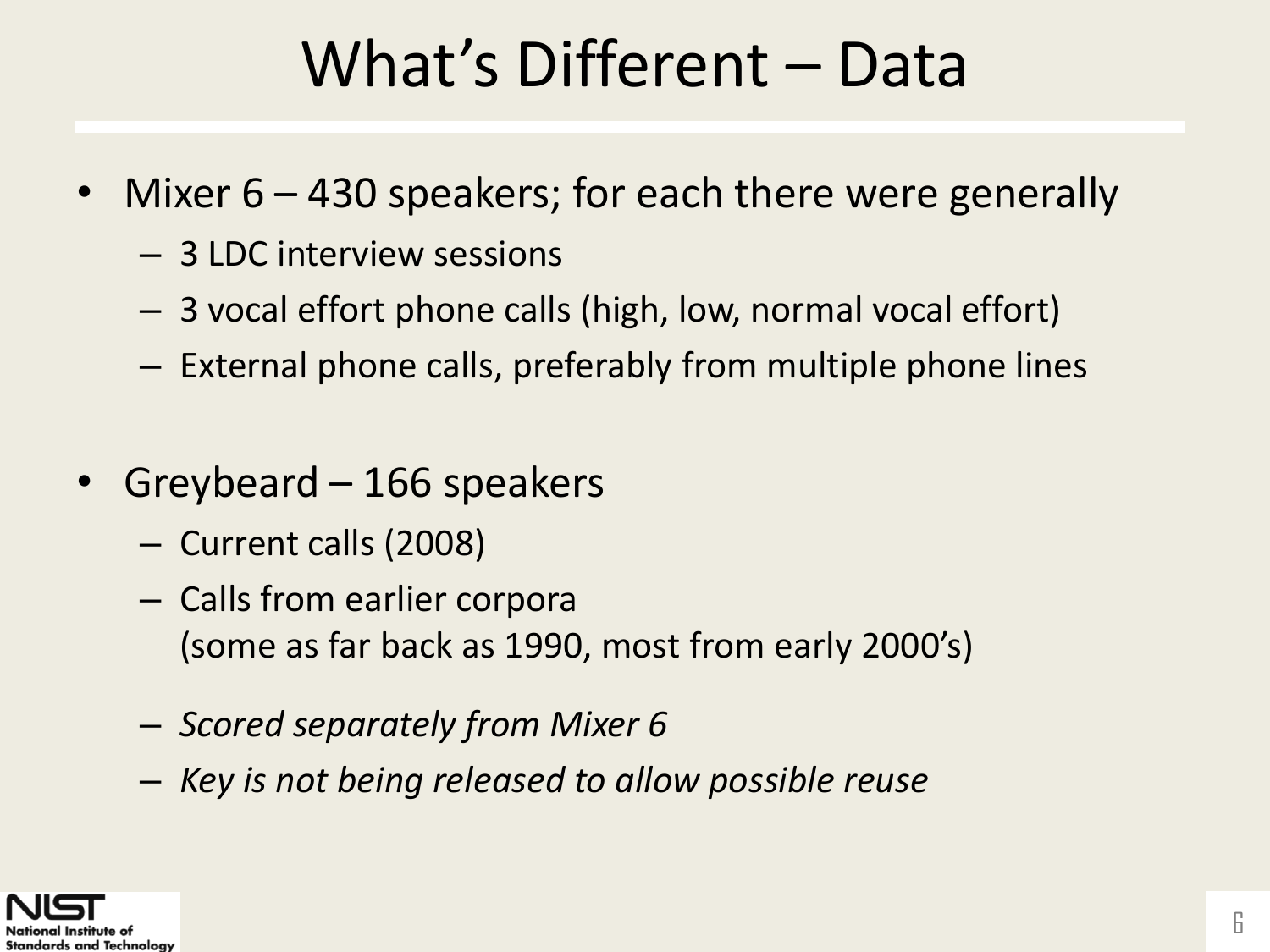## What's Different - Decision Cost Function(s)

$$
C_{Norm} = \frac{((C_{Miss} * P_{Miss | Target} * P_{target}) + (C_{FA} * P_{FA | NonTarget} * P_{NonTarget}))}{C_{Default}}
$$

| Cost of a miss                                                                                                                              | $C_{\text{Miss}} = 1$ (core, 8conv-core),                                 |  |
|---------------------------------------------------------------------------------------------------------------------------------------------|---------------------------------------------------------------------------|--|
|                                                                                                                                             | = 10 (other conditions)                                                   |  |
| Cost of a false alarm                                                                                                                       | $C_{FA} = 1$                                                              |  |
| Probability of a target                                                                                                                     | $PTarget = 0.001 (core, 8conv-core),$                                     |  |
|                                                                                                                                             | = 0.01 (other conditions)                                                 |  |
| Probability of a non-target                                                                                                                 | $P_{\text{Nontarget}} = 1 - P_{\text{Target}} = (0.999 \text{ or } 0.99)$ |  |
| A normalization factor ( $C_{\text{Default}}$ ) is defined to make 1.0 the score of a<br>knowledge-free system that always decides "False". |                                                                           |  |
| $C_{\text{Default}} = \text{min}(C_{\text{Miss}} * P_{\text{Target}} , C_{\text{FA}} * P_{\text{Nontarget}})$ (= 0.001 or 0.1)              |                                                                           |  |

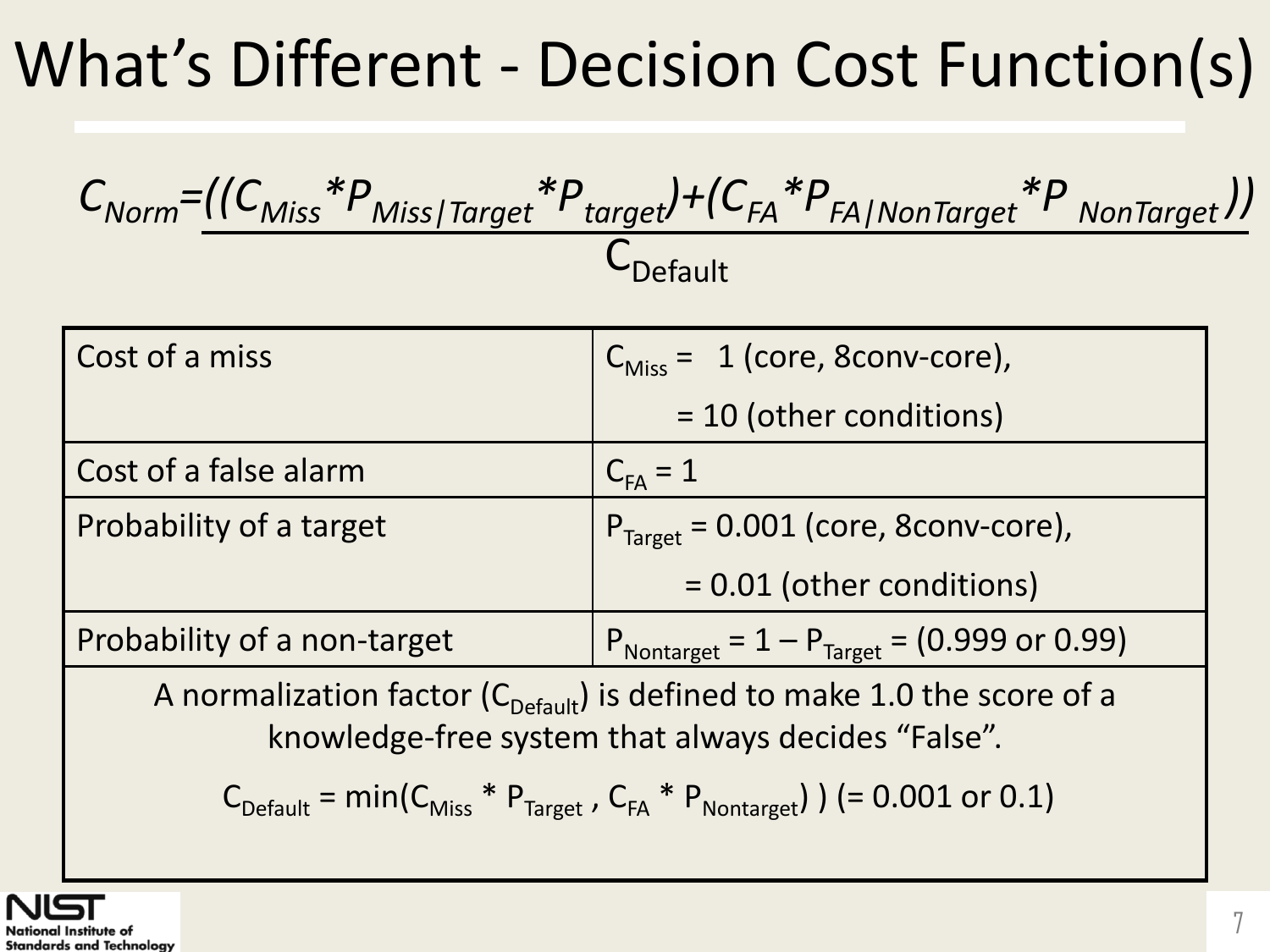#### What's Different – Extended trials

- New cost function typically results in a minimum cost operating point with FA rate in the 0.01% - 0.1% range
	- "Rule of 30" implies ~30,000 non-target trials per condition needed at 0.1% FA rate
- Sites requested additional trials to enhance statistical significance
	- Extended trials provided ~300,000 non-target trials per condition where possible
	- Non-target trials included all possible speaker pairs, and in some cases all possible segment pairs

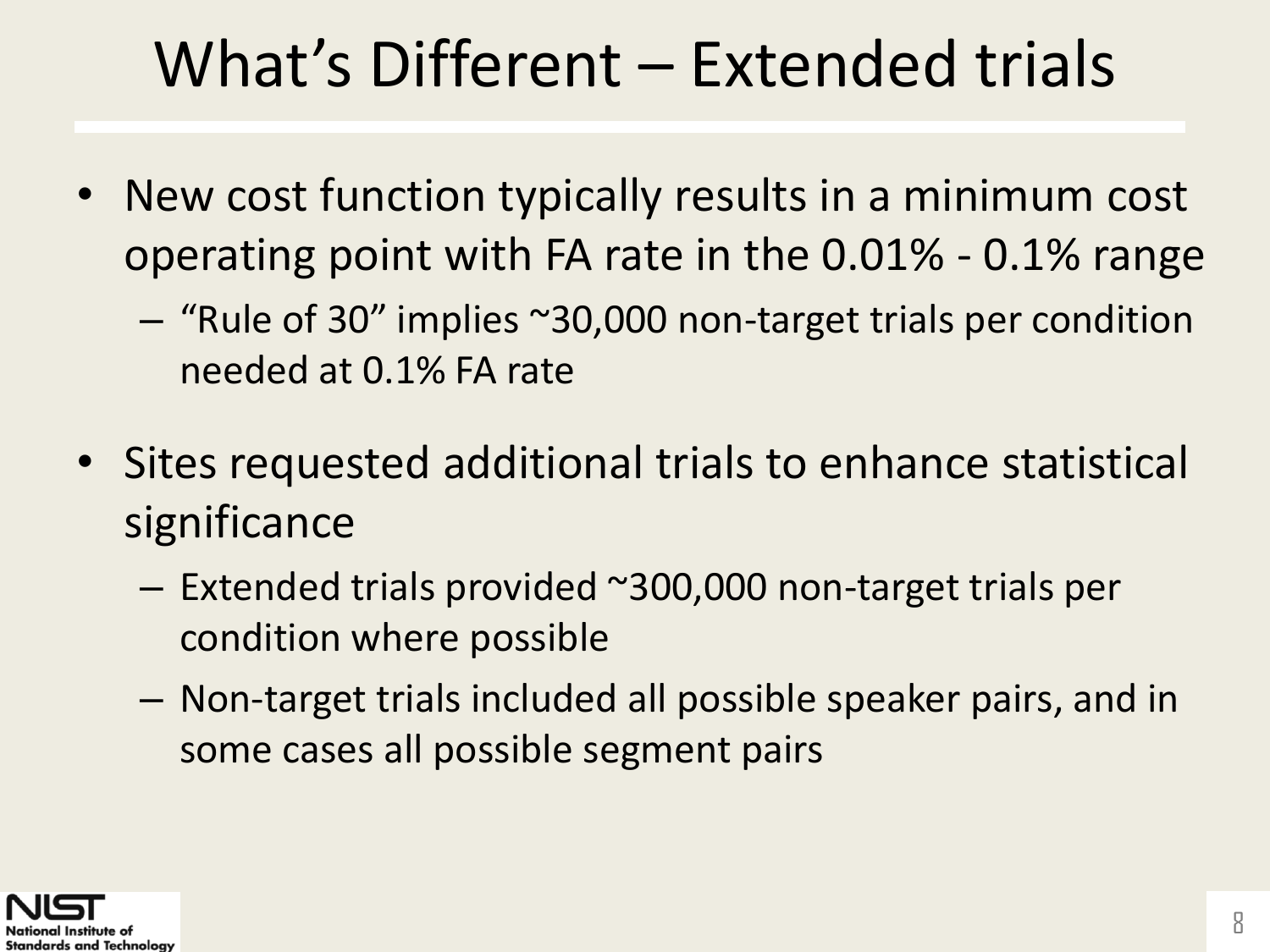#### Evaluation Rules

- Each trial decision to be made independently
	- Based only on the specified segment and the speaker model
	- Use of information about other test segments and/or other target speakers is NOT allowed
- Normalization over multiple *test segments* NOT allowed
- Normalization over multiple *target speakers* NOT allowed
- Use of evaluation data for impostor modeling NOT allowed
- Use of manually produced transcripts or any other human interaction with the data NOT allowed
- Knowledge of the model speaker gender is ALLOWED
	- No cross sex trials

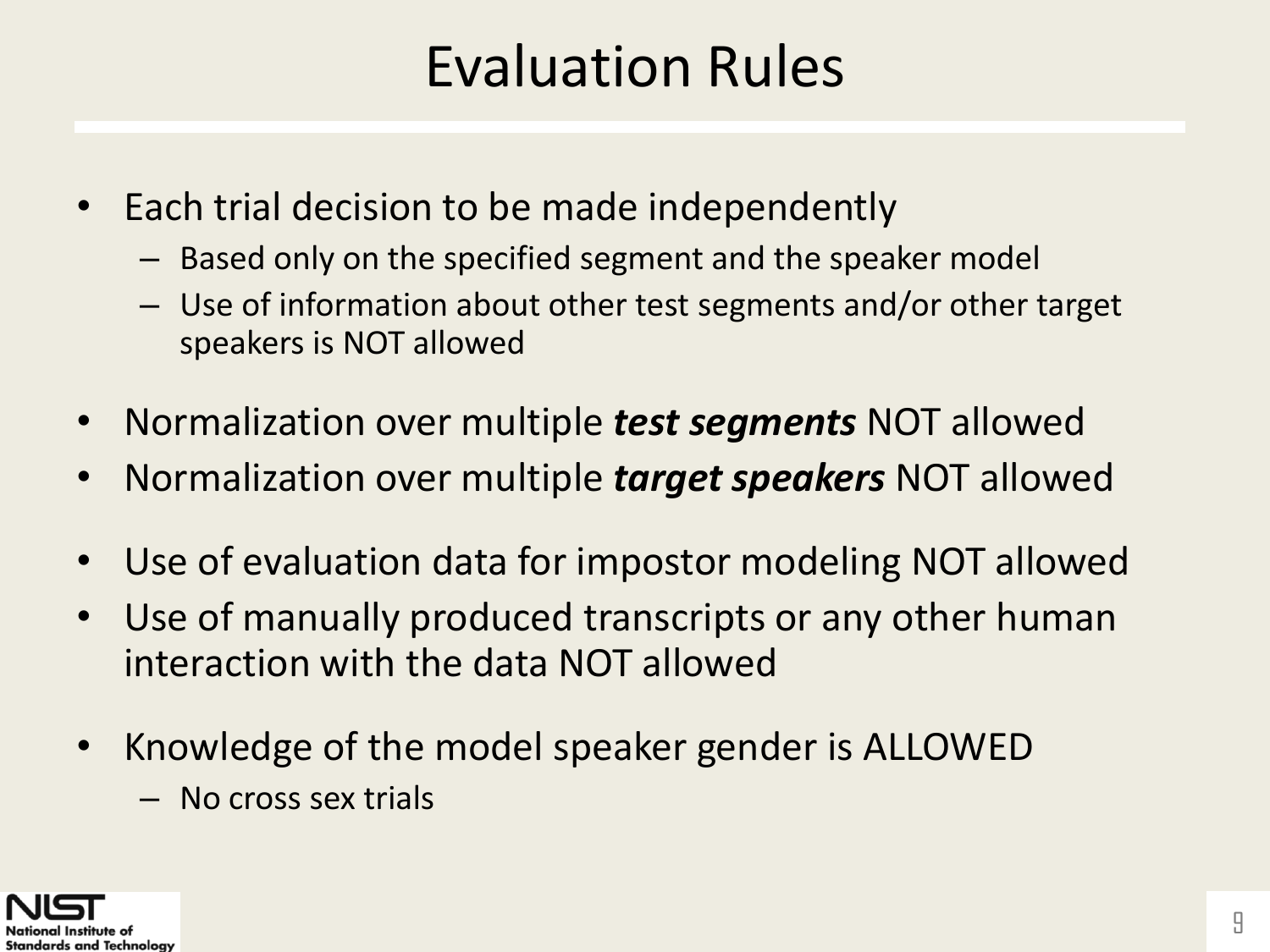#### Test Conditions (outline)

- Training conditions
- Test segment conditions
- Evaluation Test matrix
- Core Test Common Conditions

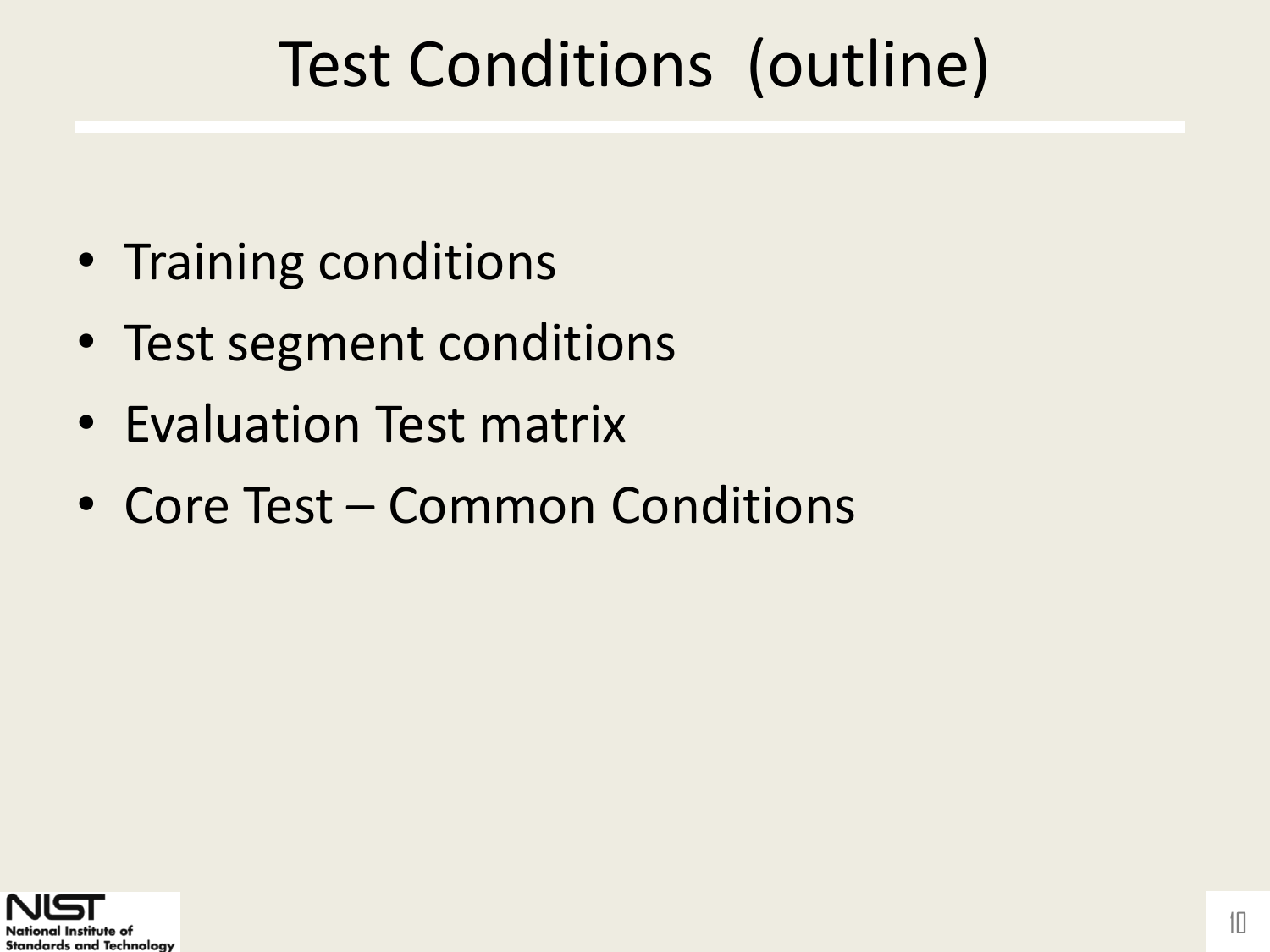## Training Conditions

| <b>Identifier</b> | <b>Description</b>                                                                                                                                                                                                                                                                                                                                                |
|-------------------|-------------------------------------------------------------------------------------------------------------------------------------------------------------------------------------------------------------------------------------------------------------------------------------------------------------------------------------------------------------------|
| 10 sec            | Telephone conversational excerpt containing about 10 seconds of the<br>target speaker's speech in the channel of interest                                                                                                                                                                                                                                         |
| Core              | Telephone conversational excerpt of about 5 minutes total duration,<br>recorded over a telephone or room microphone channel, and involving<br>the target speaker on its designated side;<br>or<br>Interview segment of about 3 or 8 minutes in total duration, recorded<br>over a room microphone channel, and involving the target speaker and<br>an interviewer |
| 8conv             | Eight telephone conversational excerpts of about 5 minutes in total<br>duration, recorded over a telephone channel and involving the target<br>speaker on their designated sides                                                                                                                                                                                  |
| 8summed           | Eight excerpts similar to 8conv but with each excerpt consisting of a<br>single, summed channel, formed by sample-by-sample summing of its<br>two sides. The eight interlocutors are all distinct.                                                                                                                                                                |

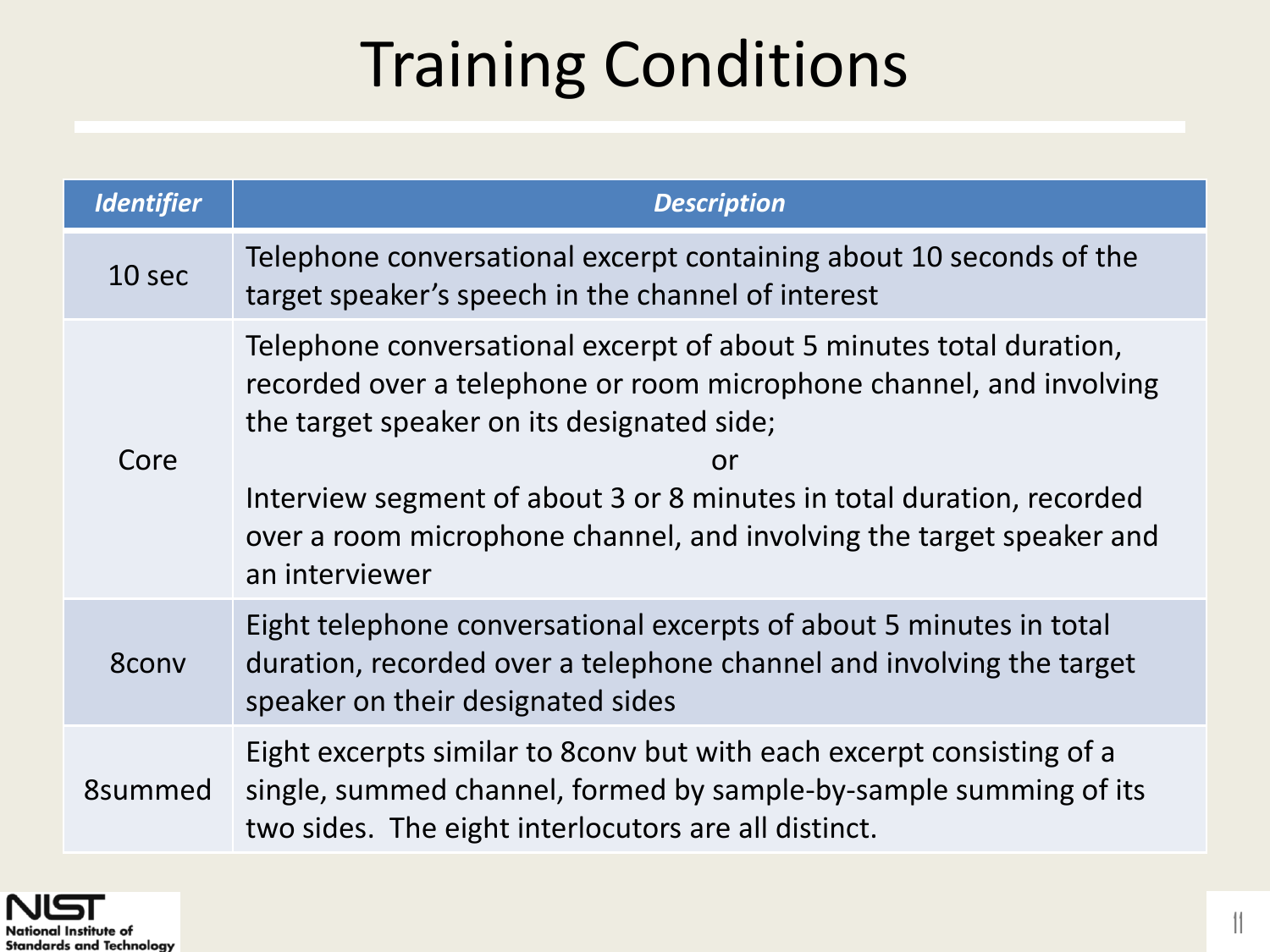#### Test Segment Conditions

| <b>Identifier</b> | <b>Description</b>                                                                                                                                                                                                                                                                             |
|-------------------|------------------------------------------------------------------------------------------------------------------------------------------------------------------------------------------------------------------------------------------------------------------------------------------------|
| 10 <sub>sec</sub> | Telephone conversational excerpt containing about 10 seconds of<br>speech in the channel of interest                                                                                                                                                                                           |
| Core              | Telephone conversational excerpt of about 5 minutes total duration,<br>recorded over a telephone or room microphone channel;<br>or<br>Interview segment of about 3 or 8 minutes in total duration, recorded<br>over a room microphone channel, and involving the subject and an<br>interviewer |
| Summed            | Summed channel telephone conversational excerpt of about 5 minutes in<br>total duration, recorded over a telephone channel                                                                                                                                                                     |

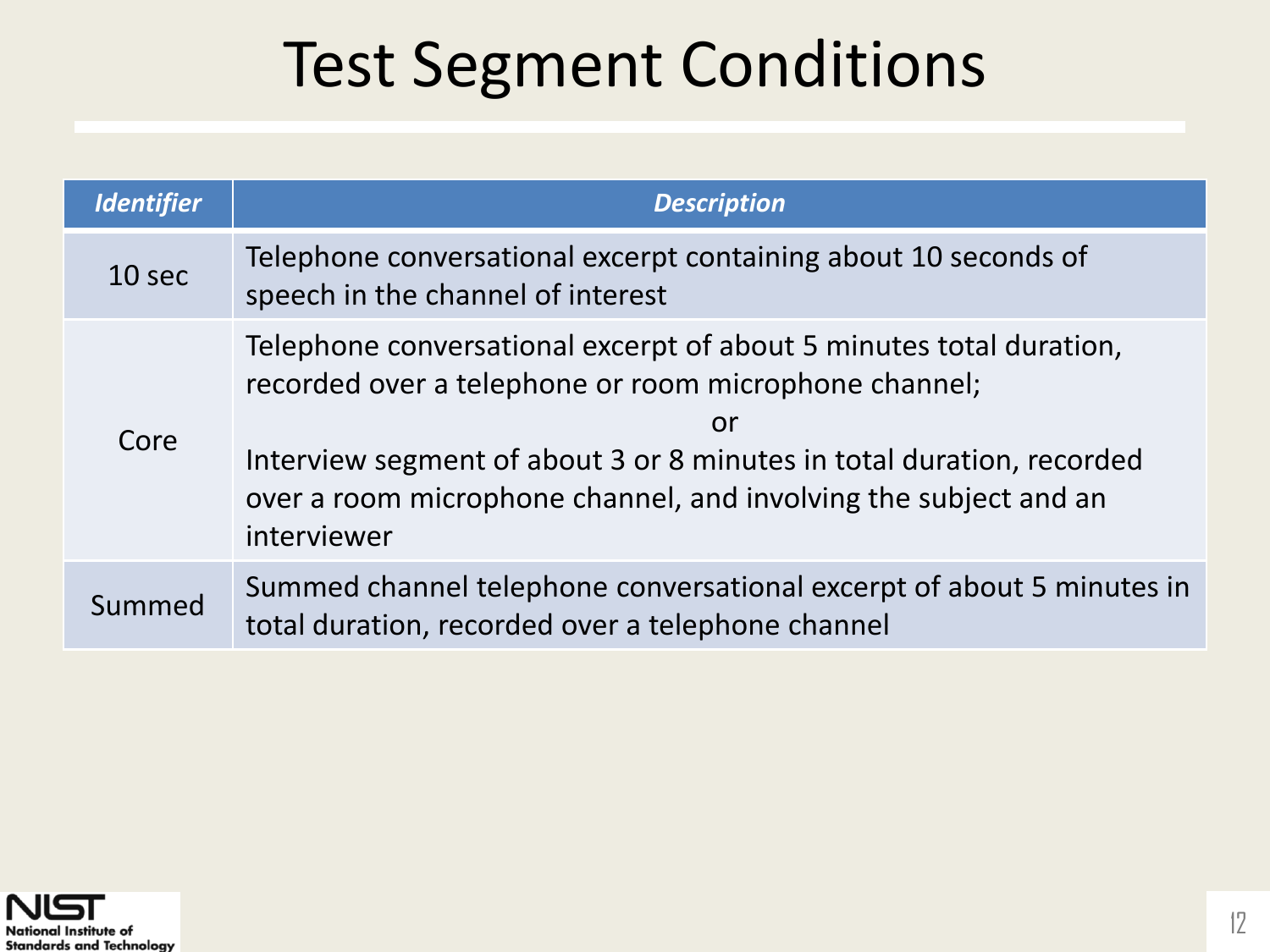#### Evaluation Test Matrix

|                        |                | <b>Test Segment Conditions</b> |          |          |
|------------------------|----------------|--------------------------------|----------|----------|
|                        |                | 10sec                          | core     | summed   |
|                        | 10sec          | optional                       |          |          |
|                        | core           | optional                       | required | optional |
| Training<br>Conditions | <b>8conv</b>   | optional                       | optional | optional |
|                        | <b>8summed</b> |                                | optional | optional |

- The *core test* is the single required condition
- Non-summed phone conversation segments were two-channel, with side of interest designated
- Interview segments each included interviewer's close-talking mic channel, to support speaker separation
- ASR output of all speech segments was made available using phone or highest quality microphone channel available – Thanks to BBN!

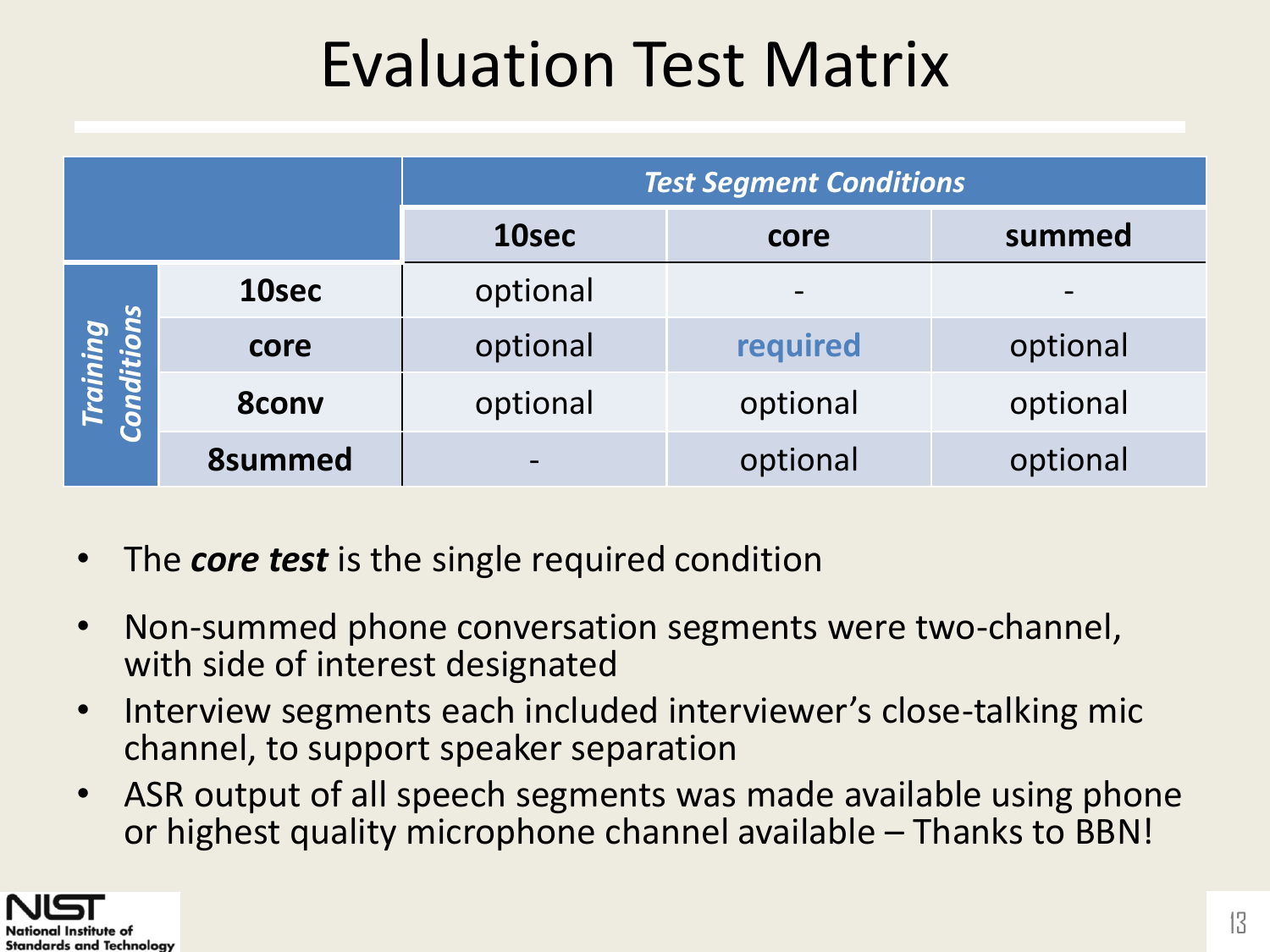#### Core Test – Common Conditions

Within the core test there are (9) "Common Conditions"

- 1) Interview speech trials with **matched mics** for train and test
- 2) Interview speech trials with **unmatched mics** for train and test
- 3) Trials involving interview training speech and normal vocal effort conversational telephone test speech
- 4) Trials involving interview training speech and normal vocal effort conversational telephone test speech recorded over a room microphone channel
- 5) Different number trials involving normal vocal effort conversational telephone speech in training and test

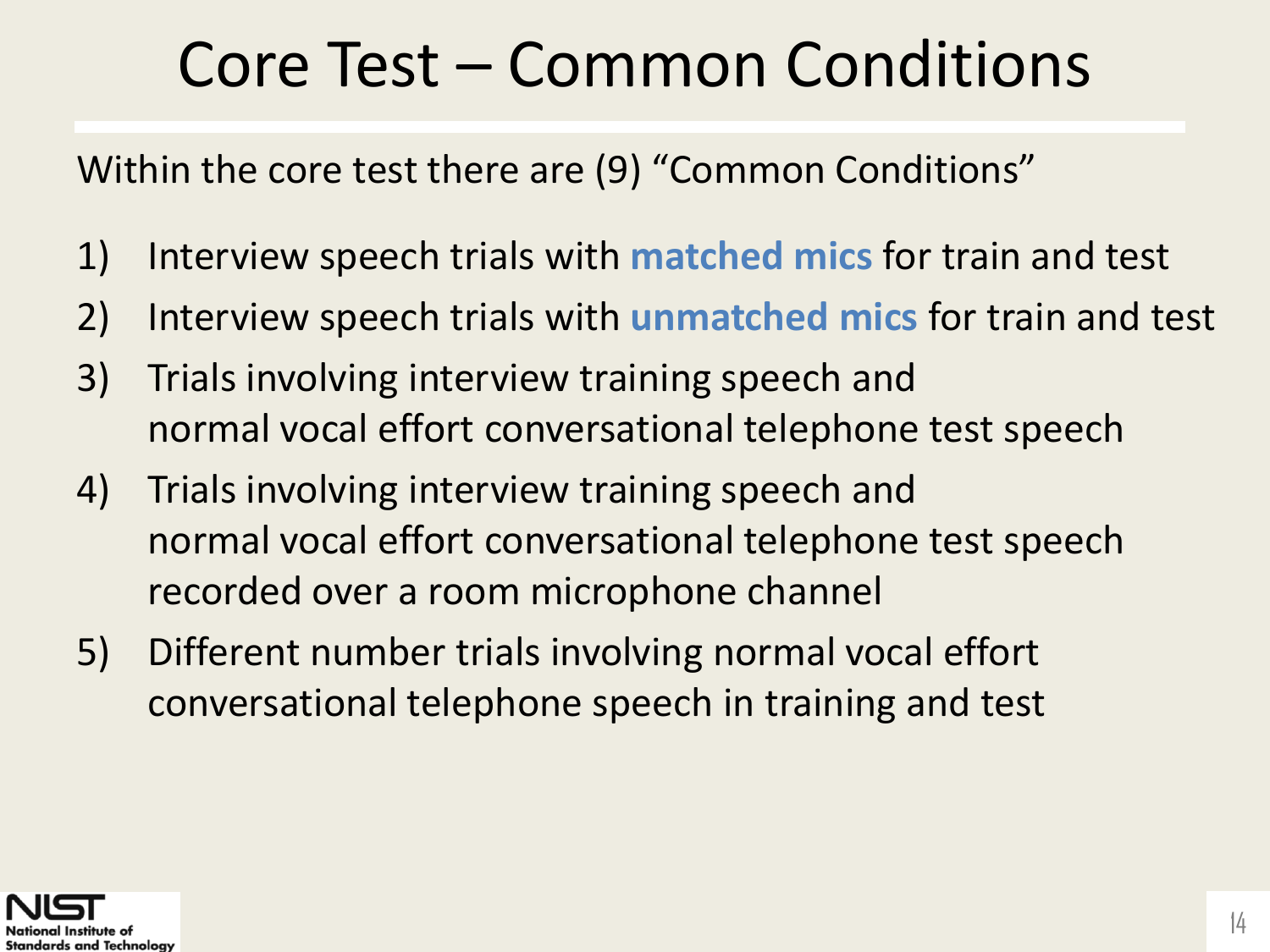#### Core Test – Common Conditions (cont'd)

Within the core test there are (9) "Common Conditions"

- 6) Telephone channel trials involving normal vocal effort conversational telephone speech in training and **high vocal effort** conversational telephone speech in test
- 7) Room microphone channel trials involving normal vocal effort conversational telephone speech in training and **high vocal effort** conversational telephone speech in test
- 8) Telephone channel trials involving normal vocal effort conversational telephone speech in training and **low vocal effort** conversational telephone speech in test
- 9) Room microphone channel trials involving normal vocal effort conversational telephone speech in training and **low vocal effort** conversational telephone speech in test

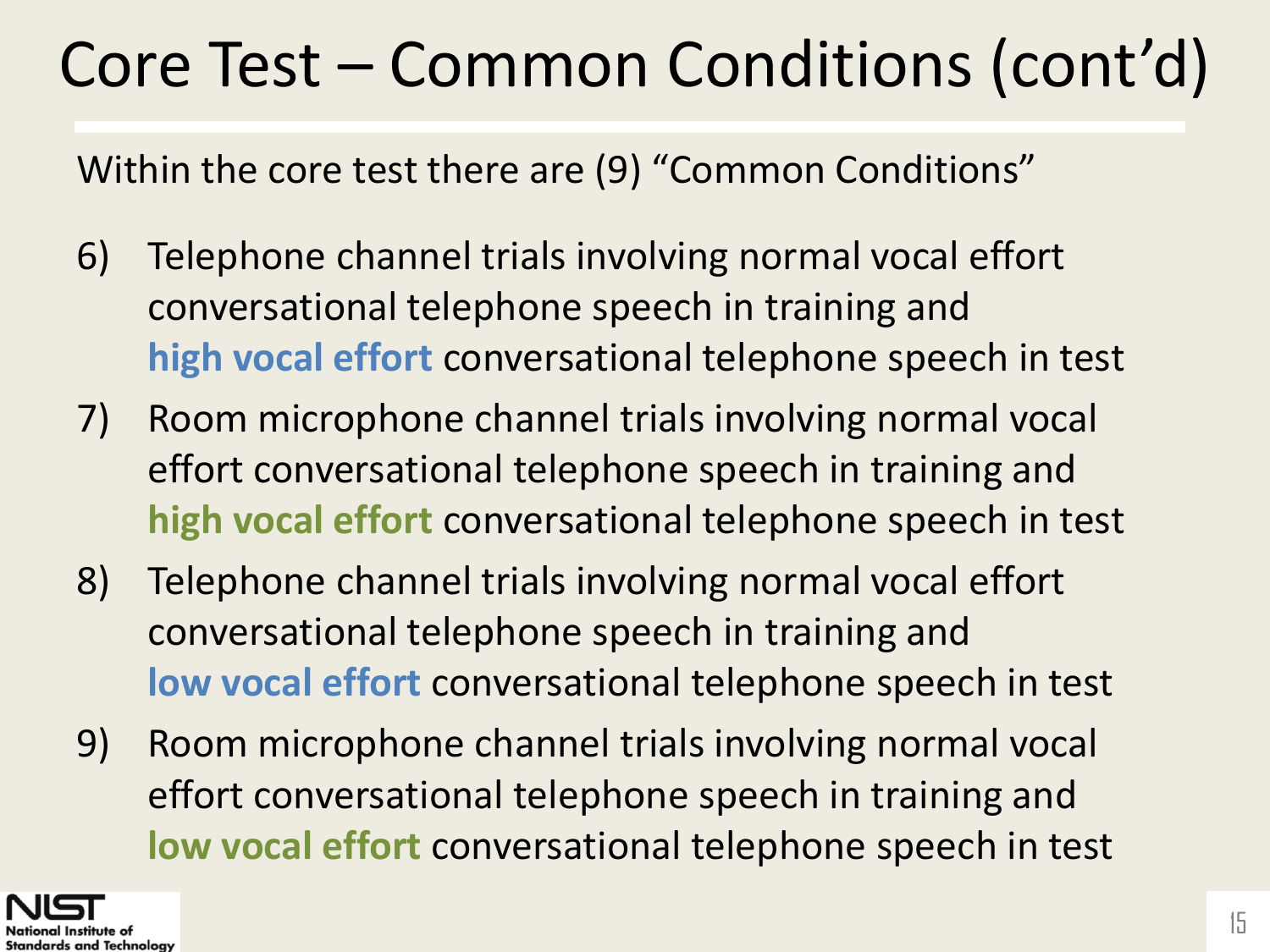#### Numbers of Trials

| <b>Common</b><br><b>Condition</b> | <b>Trials</b><br><b>Target (Non-target)</b> | <b>Extended Trials</b><br><b>Target (Non-target)</b> |
|-----------------------------------|---------------------------------------------|------------------------------------------------------|
| 1                                 | 2152 (60712)                                | 4304 (795995)                                        |
| $\overline{2}$                    | 7535 (212307)                               | 15084 (2789534)                                      |
| 3                                 | 1633 (56410)                                | 3989 (637850)                                        |
| $\overline{4}$                    | 2366 (83536)                                | 3637 (756775)                                        |
| 5                                 | 708 (29665)                                 | 7169 (408950)                                        |
| 6                                 | 361 (28311)                                 | 4137 (461438)                                        |
| 7                                 | 359 (27997)                                 | 359 (82551)                                          |
| 8                                 | 298 (28306)                                 | 3821 (404848)                                        |
| 9                                 | 290 (27230)                                 | (70500)<br>290                                       |

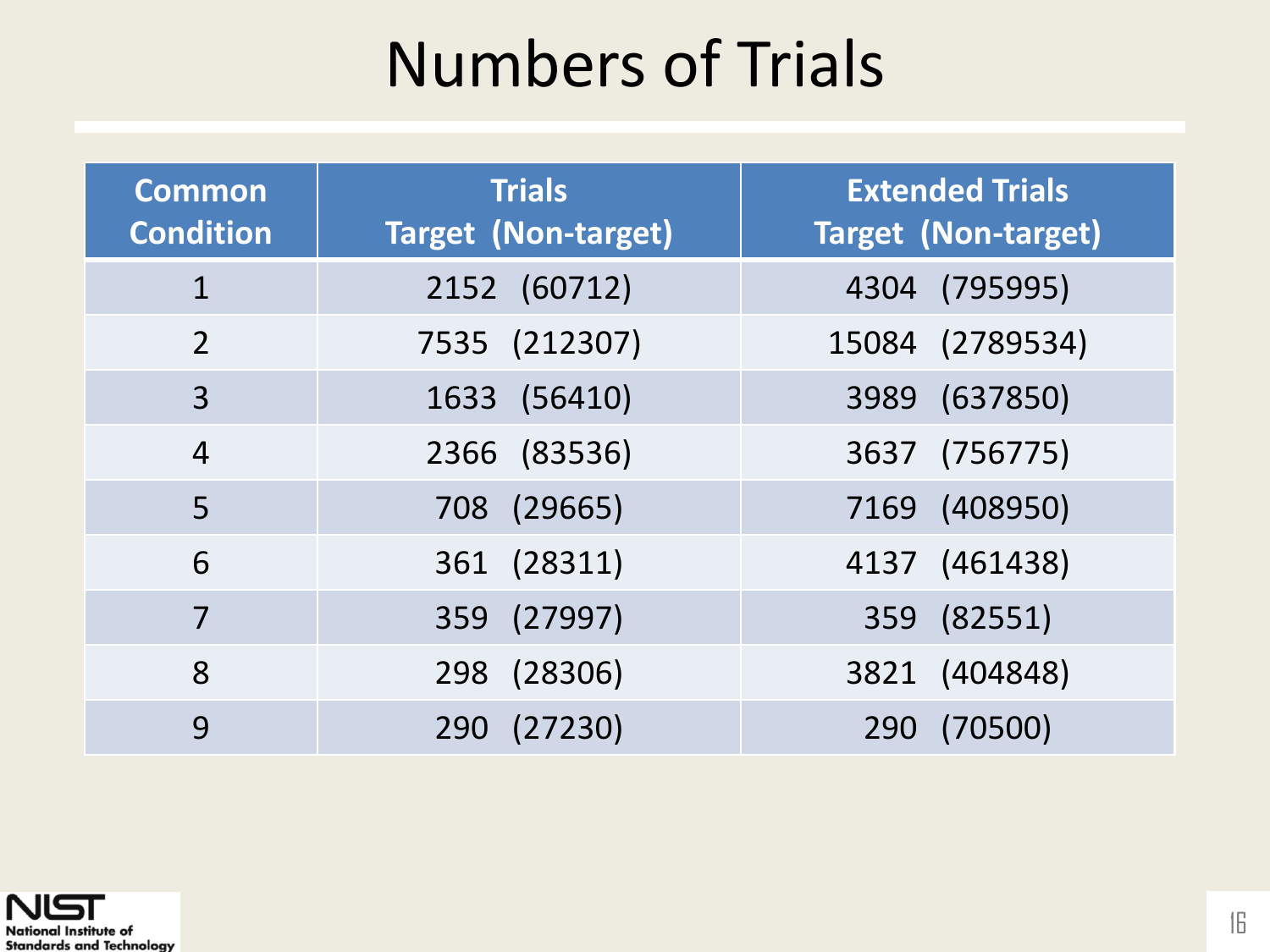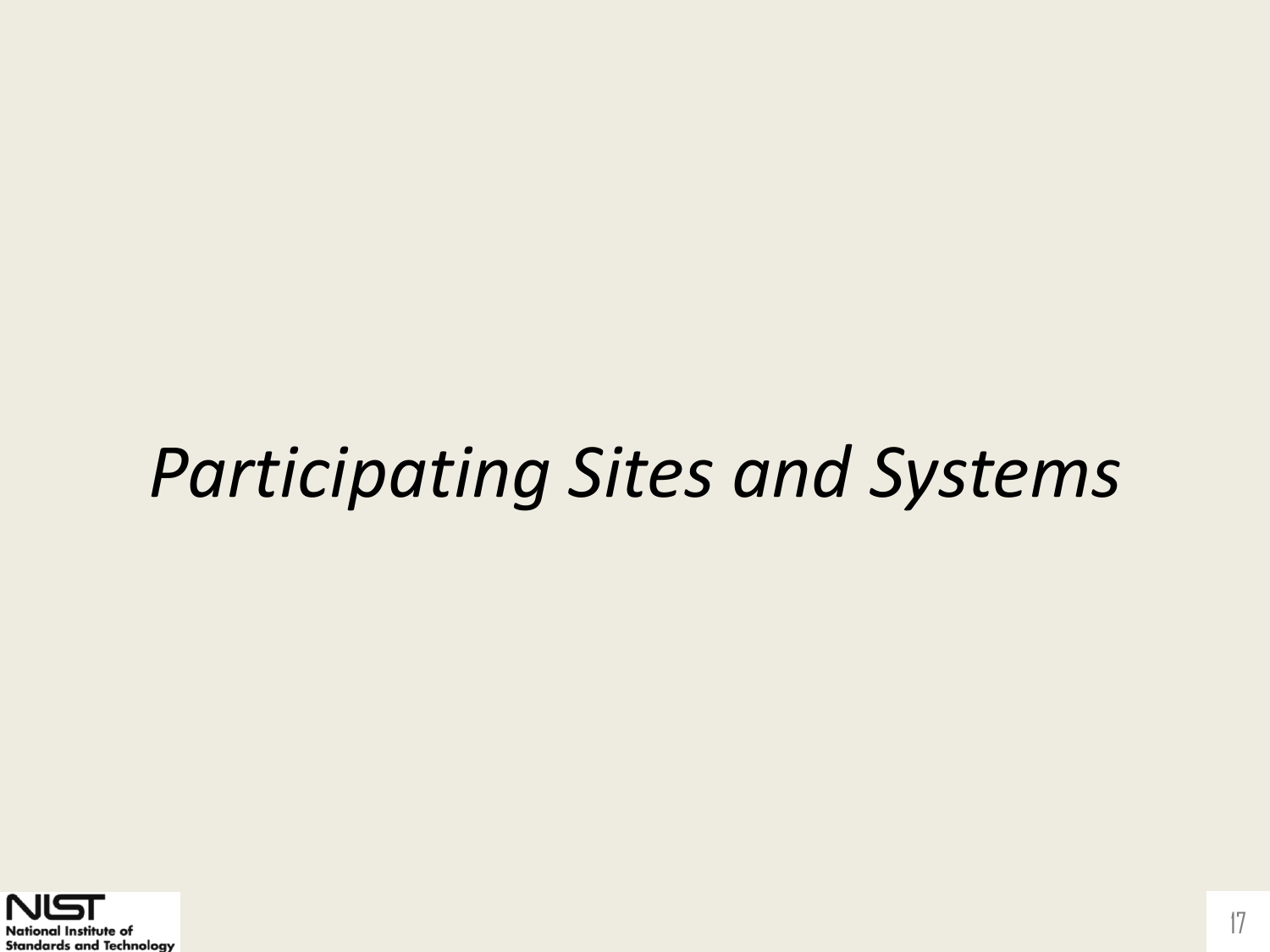| System<br><b>Identifier</b> | <b>Site</b>                             | Location              |
|-----------------------------|-----------------------------------------|-----------------------|
| <b>ABC</b>                  | <b>Agnitio</b>                          | <b>South Africa</b>   |
| <b>ABC</b>                  | <b>Brno University of Technology</b>    | <b>Czech Republic</b> |
| <b>ABC</b>                  | <b>CRIM</b>                             | Canada                |
| <b>ALP</b>                  | <b>Alpineon</b>                         | Slovenia              |
| <b>ATVS</b>                 | Universidad Autónoma de Madrid<br>Spain |                       |
| <b>BOUN</b>                 | <b>Bogazici University</b>              | <b>Turkey</b>         |
| <b>CCNT</b>                 | <b>Zhejiang University</b>              | China                 |
| <b>CLIK</b>                 | <b>LIMSI-CNRS</b>                       | <b>France</b>         |
| <b>CLIK</b>                 | <b>Carnegie Mellon University</b>       | <b>USA</b>            |
| <b>COGENT</b>               | <b>Cogent Systems</b>                   | <b>USA</b>            |
| <b>CRIM</b>                 | <b>CRIM</b>                             | Canada                |

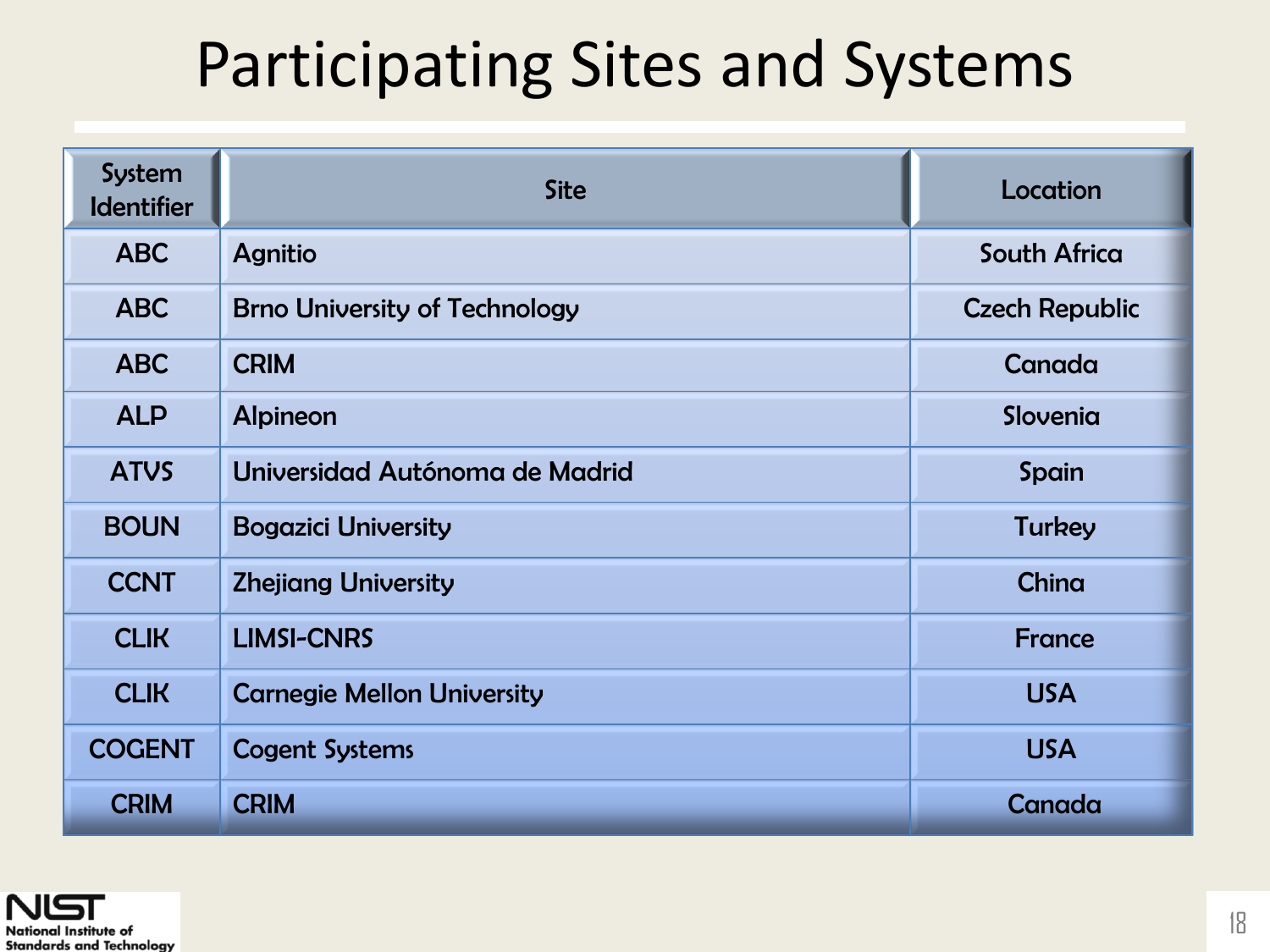| System<br><b>Identifier</b> | <b>Site</b>                                   | Location         |
|-----------------------------|-----------------------------------------------|------------------|
| <b>CRSS</b>                 | <b>University of Texas at Dallas</b>          | <b>USA</b>       |
| <b>EHU</b>                  | University of the Basque Country              | Spain            |
| <b>HKCUPU</b>               | <b>Chinese University of Hong Kong</b>        | China            |
| <b>HKCUPU</b>               | <b>Hong Kong Polytechnic University</b>       | China            |
| I3A                         | University of Zaragoza                        | <b>Spain</b>     |
| 4U                          | Institute for Infocomm Research               | <b>Singapore</b> |
| 4U                          | University of Science and Technology of China | China            |
| 4U                          | Universtiy of Joensuu (Eastern Finland)       | <b>Finland</b>   |
| 4U                          | The University of New South Wales             | <b>Australia</b> |
| 4U                          | <b>Nanyang Techological University</b>        | <b>Singapore</b> |
| <b>IBM</b>                  | <b>IBM</b>                                    | <b>USA</b>       |

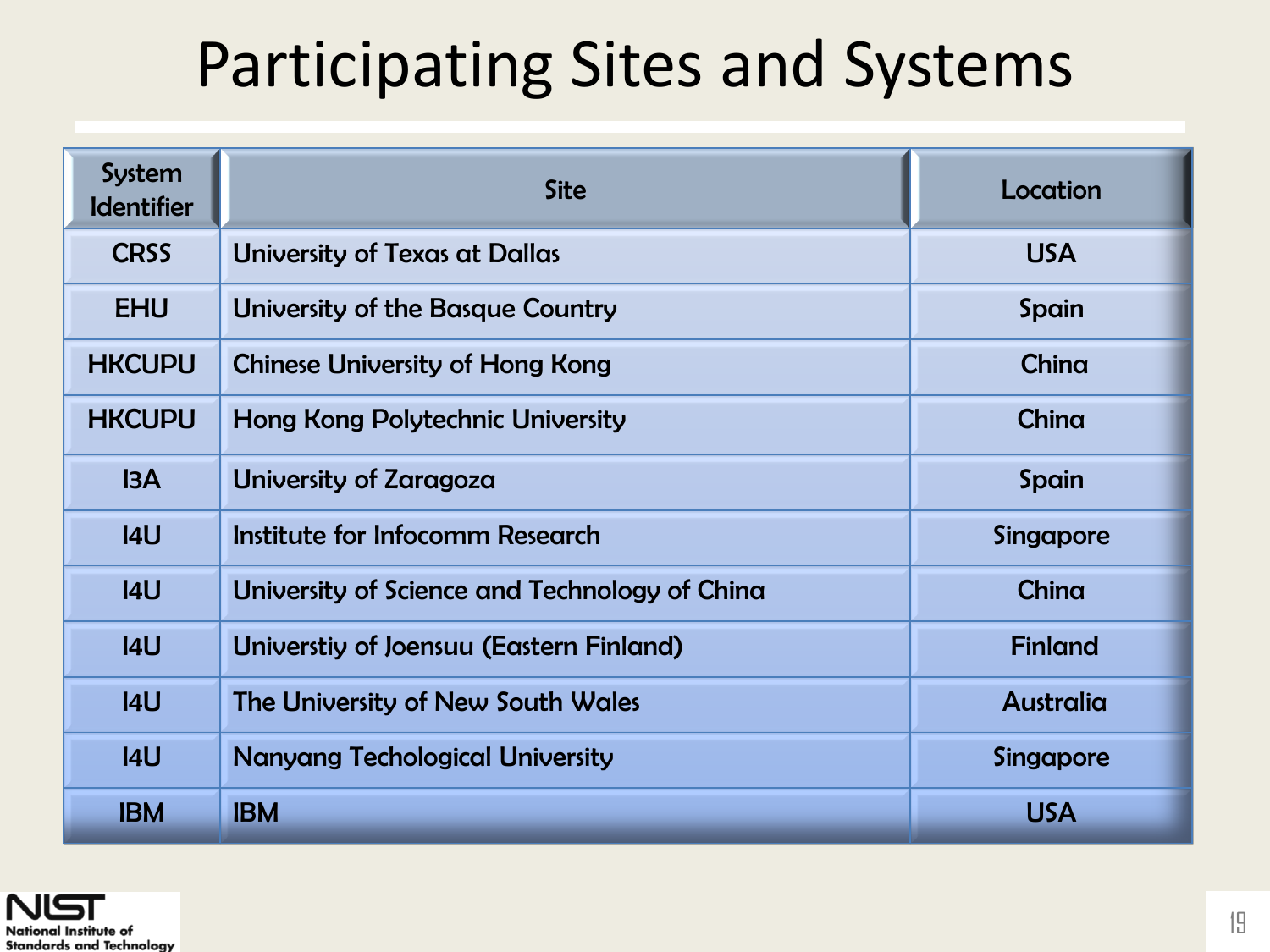| System<br><b>Identifier</b> | <b>Site</b>                                                   | Location         |
|-----------------------------|---------------------------------------------------------------|------------------|
| <b>ICSI</b>                 | <b>International Computer Science Institute</b>               | <b>USA</b>       |
| <b>IFLY</b>                 | University of Science and Technology of China                 | China            |
| IIR                         | Institute for Infocomm Research                               | <b>Singapore</b> |
| <b>IITKGP</b>               | India Institute of Technology Kharagpur                       | India            |
| <b>ILPGIP</b>               | PerSay, GM, IBM Haifa, Israeli Police                         | <b>Israel</b>    |
| <b>IOASLR</b>               | Institute of Acoustics, Chinese Academy of Sciences           | China            |
| <b>IRITIN</b>               | Institut de Recherche en Informatique de Toulouse             | <b>France</b>    |
| <b>IRITIN</b>               | Institut National de Recherche en Informatique et Automatique | <b>France</b>    |
| <b>L2FUPC</b>               | Laboratório de sistemas de Língua Falada                      | Portugal         |
| <b>L2FUPC</b>               | Universitat Politècnica De Catalunya                          | Spain            |
| <b>LIA</b>                  | Université d'Avignon                                          | <b>France</b>    |

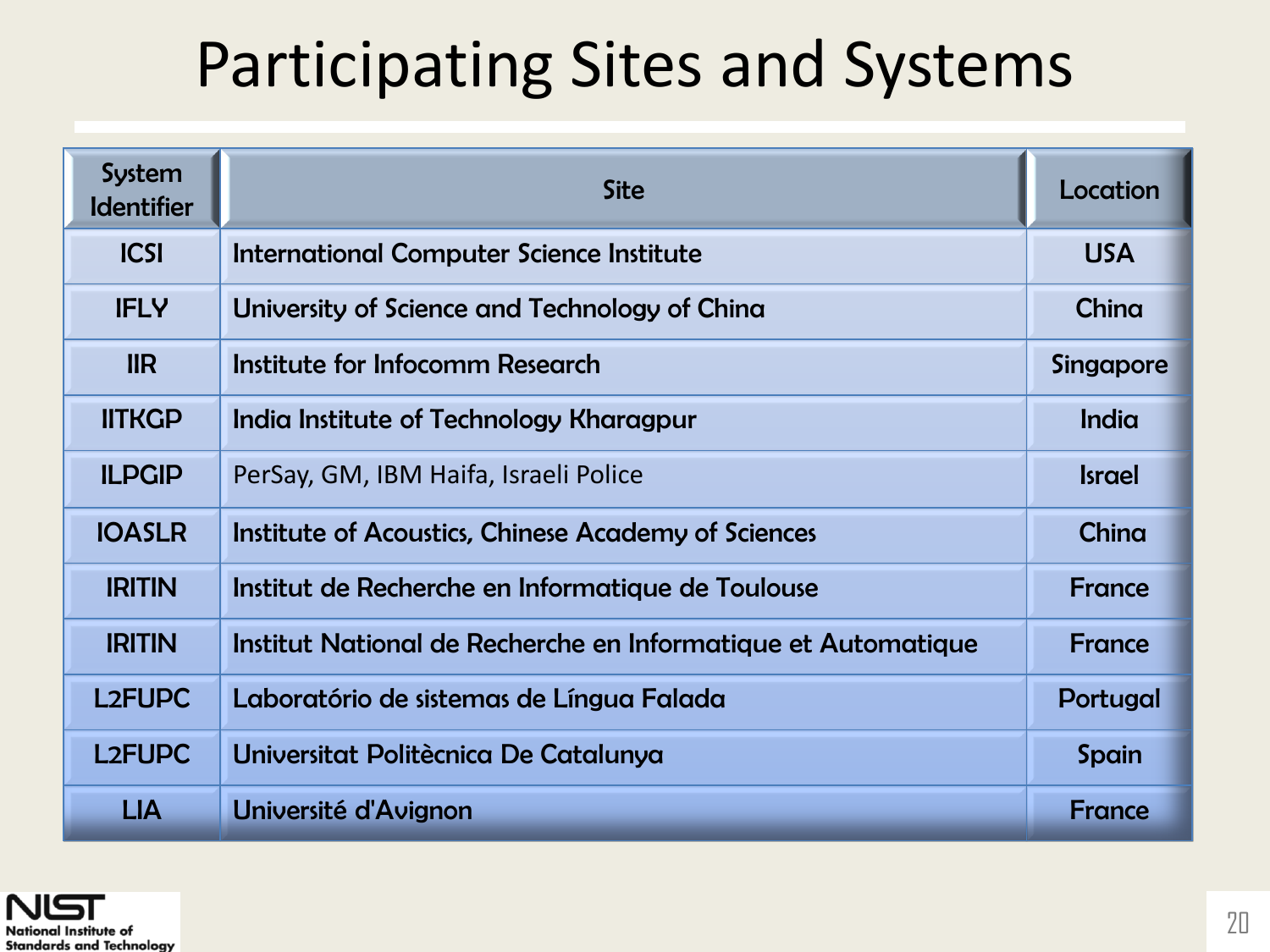| System<br><b>Identifier</b> | <b>Site</b>                                      | Location           |
|-----------------------------|--------------------------------------------------|--------------------|
| <b>LPT</b>                  | Loquendo                                         | <b>Italy</b>       |
| <b>LPT</b>                  | Politecnico di Torino                            | <b>Italy</b>       |
| <b>LRDE</b>                 | <b>LRDE-EPITA</b>                                | France             |
| <b>MITLL</b>                | <b>MIT Lincoln Laboratory</b>                    | <b>USA</b>         |
| <b>NCMF</b>                 | <b>National Center for Media Forensics</b>       | <b>USA</b>         |
| <b>NTUT</b>                 | <b>National Taipei University of Technology</b>  | Taiwan             |
| <b>OZU</b>                  | <b>Ozyegin University</b>                        | <b>Turkey</b>      |
| <b>PORT</b>                 | <b>Porticus Technolgoy</b>                       | Lithuania          |
| <b>QUT</b>                  | Quuensland University of Technology              | Australia          |
| <b>RUN</b>                  | <b>Radboud University</b>                        | <b>Netherlands</b> |
| <b>SCL</b>                  | Speech Communication Lab, University of Maryland | <b>USA</b>         |

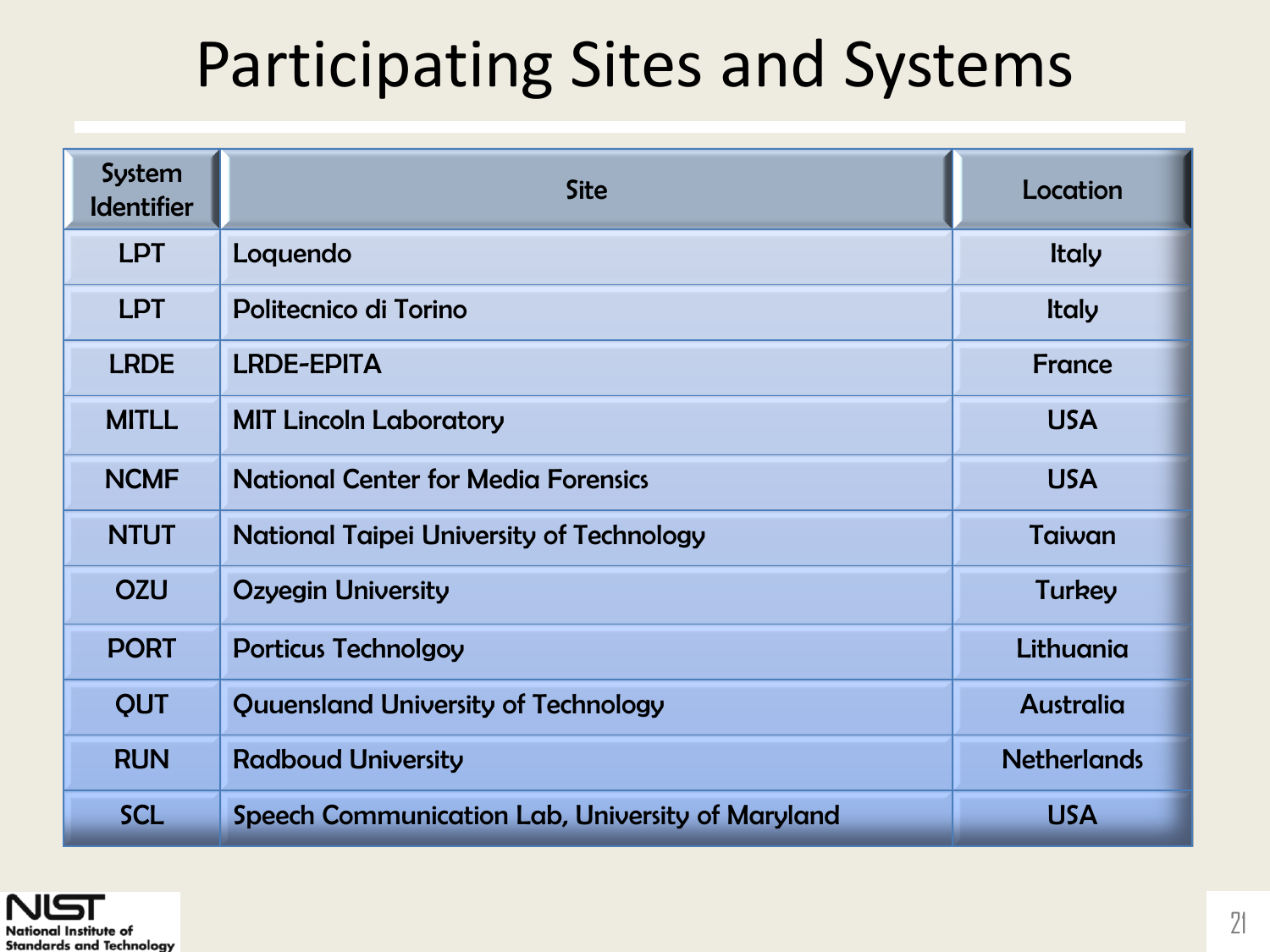| System<br><b>Identifier</b> | <b>Site</b>                                                        | Location                        |
|-----------------------------|--------------------------------------------------------------------|---------------------------------|
| <b>SLS</b>                  | <b>MIT Computer Science and Artificial Intelligence Laboratory</b> | <b>USA</b>                      |
| <b>SRI</b>                  | <b>SRI International</b>                                           | <b>USA</b>                      |
| <b>STMSGP</b>               | <b>STMicroelectronics Asia Pacific</b>                             | <b>Singapore</b>                |
| <b>SVID</b>                 | <b>Speech Technology Center</b>                                    | <b>Russia</b>                   |
| <b>SVIST</b>                | <b>Shanghai Voice Info Science and Technology</b>                  | China                           |
| <b>TEC</b>                  | Technológico de Monterrey                                          | <b>Mexico</b>                   |
| <b>THU</b>                  | <b>Tsinghua University</b>                                         | China                           |
| <b>TITECH</b>               | <b>Tokyo Insitute of Technology</b>                                | Japan                           |
| <b>TUL</b>                  | <b>Technical University of Liberec</b>                             | <b>Czech</b><br><b>Republic</b> |
| <b>UAS</b>                  | Tubitak-Uekae                                                      | <b>Turkey</b>                   |
| <b>UAS</b>                  | <b>Sabanci University</b>                                          | <b>Turkey</b>                   |